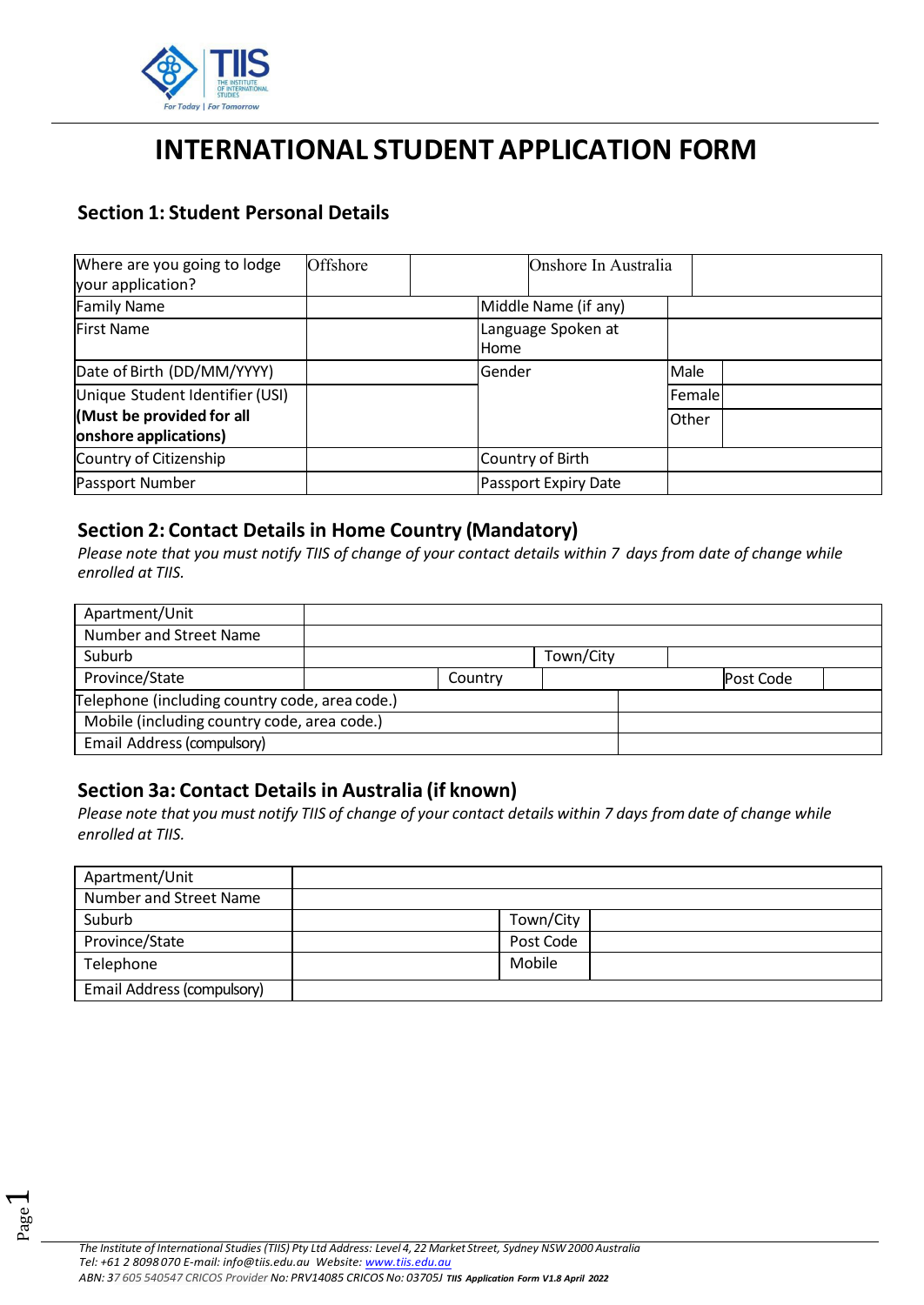

# **Section 3b: Emergency Contact Details**

*Please note that you must notify TIIS of change of your contact details including emergency contact within 7 daysfrom date of change while enrolled at TIIS.*

| Name of the emergency contact: |        |  |
|--------------------------------|--------|--|
| Relationship                   |        |  |
| Address (including Postcode)   |        |  |
| Telephone                      | Mobile |  |
| <b>Email Address</b>           |        |  |

### **Section 4a: Business Programs– Which course would you like to apply for?**

*Pease read TIIS Business Course InformationBrochure for detailed course information including course structure and entry requirements.* 

| <b>Business Course(s)</b>                                                                                                                                                                                     | <b>Proposed Commencement Date(s)</b> |               |                   |  |
|---------------------------------------------------------------------------------------------------------------------------------------------------------------------------------------------------------------|--------------------------------------|---------------|-------------------|--|
|                                                                                                                                                                                                               | <b>July 2022</b>                     | November 2022 | <b>March 2023</b> |  |
| Master of Business Administration (MBA)                                                                                                                                                                       |                                      |               |                   |  |
| Graduate Certificate of Business Administration (GCBA)                                                                                                                                                        |                                      |               |                   |  |
| Bachelor of Business (BBus)                                                                                                                                                                                   |                                      |               |                   |  |
| Non-Award Business Program                                                                                                                                                                                    |                                      |               |                   |  |
| Are you planning to apply for CPL (Credit for Prior Learning)?<br>No.<br>Yes                                                                                                                                  |                                      |               |                   |  |
| If yes, complete TIIS CPL application form in accordance to TIIS CPL policy and procedure. Lodge the completed CPL<br>application form together with this application form and relevant supporting documents. |                                      |               |                   |  |

# **Section 4b: Accounting Programs – Which course would you like to apply for?**

*Please read TIIS Accounting Course InformationBrochure for detailed course information including course structure and entry requirements.* 

| Course(s)                                                                                                                                                                                                     | <b>Proposed Commencement Date(s)</b>           |                                                |                                                |                                                |                                                |                                        |
|---------------------------------------------------------------------------------------------------------------------------------------------------------------------------------------------------------------|------------------------------------------------|------------------------------------------------|------------------------------------------------|------------------------------------------------|------------------------------------------------|----------------------------------------|
|                                                                                                                                                                                                               | Block 1 of<br><b>Trimester 1</b><br>(09/05/22) | Block 2 of<br><b>Trimester 1</b><br>(04/07/22) | Block 1 of<br><b>Trimester 2</b><br>(05/09/22) | Block 2 of<br><b>Trimester 2</b><br>(31/10/22) | Block 1 of<br><b>Trimester 3</b><br>(30/01/23) | Block 2 of<br>Trimester3<br>(27/03/23) |
| <b>IMaster of Professional</b><br>Accounting Advanced<br>(MPAA)                                                                                                                                               |                                                |                                                |                                                |                                                |                                                |                                        |
| <b>IMaster of Professional</b><br>Accounting (MPA)                                                                                                                                                            |                                                |                                                |                                                |                                                |                                                |                                        |
| lGraduate Certificate of<br><b>Professional Accounting</b><br>(GCPA)                                                                                                                                          |                                                |                                                |                                                |                                                |                                                |                                        |
| Non-Award Program                                                                                                                                                                                             |                                                |                                                |                                                |                                                |                                                |                                        |
| Are you planning to apply for CPL (Credit for Prior Learning)?<br>No.<br>Yes.                                                                                                                                 |                                                |                                                |                                                |                                                |                                                |                                        |
| If yes, complete TIIS CPL application form in accordance to TIIS CPL policy and procedure. Lodge the completed CPL<br>application form together with this application form and relevant supporting documents. |                                                |                                                |                                                |                                                |                                                |                                        |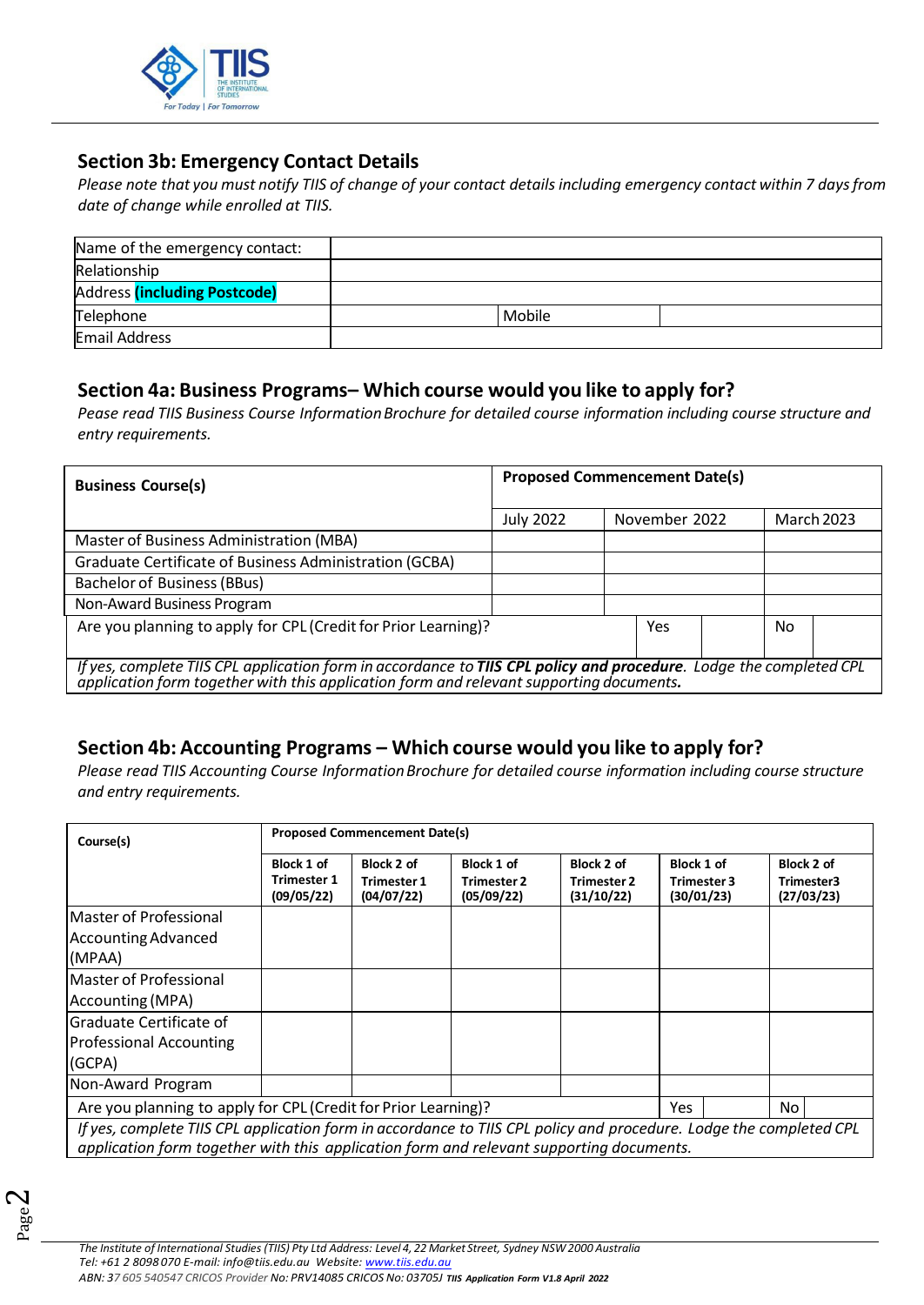

### **Section 5a: Education Background**

*Please list all your previous academic qualifications. Please list the highest-levelqualifications first:* 

| Name of Qualification | Awarding Institution<br>(Name, location & Country) | Commencement<br>Date<br>(DD/MM/YYYY) | Date of Award<br>(DD/MM/YYYY) | Language of<br>Instruction |
|-----------------------|----------------------------------------------------|--------------------------------------|-------------------------------|----------------------------|
|                       |                                                    |                                      |                               |                            |
|                       |                                                    |                                      |                               |                            |
|                       |                                                    |                                      |                               |                            |
|                       |                                                    |                                      |                               |                            |

# **Section 5b: Employment History**

*Please list your past employment history as listed below:* 

| Name of Employer | Position Held | Commencement<br>Date<br>(DD/MM/YYYY) | Date of Completion<br>(if applicable)<br>)(DD/MM/YYYY) | Evidence<br>attached |
|------------------|---------------|--------------------------------------|--------------------------------------------------------|----------------------|
|                  |               |                                      |                                                        |                      |
|                  |               |                                      |                                                        |                      |
|                  |               |                                      |                                                        |                      |

# **Section 6: English Language Score**

*Please provide evidence of the test as part of the application.*

| Name of the English Proficiency Test |           | Date Taken<br>(DD/MM/YYYY) |         |         |               |  |
|--------------------------------------|-----------|----------------------------|---------|---------|---------------|--|
|                                      |           |                            |         |         | Overall Score |  |
| <b>IELTS/PTE</b>                     | Listening | Speaking                   | Writing | Reading |               |  |
|                                      |           |                            |         |         |               |  |
| Other (please specify)               |           |                            |         |         |               |  |

Page

ო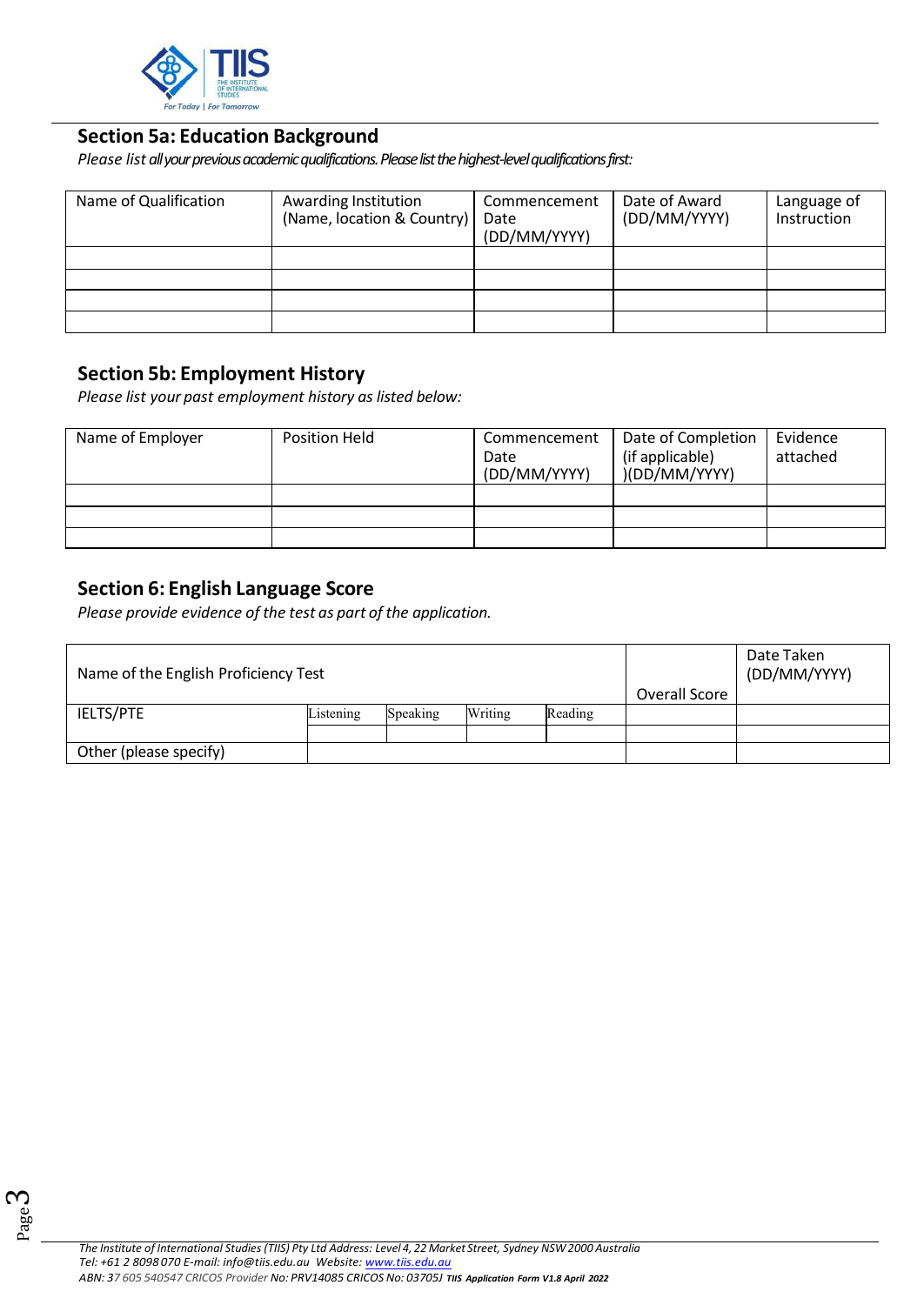

# **Section 7: Application Supporting Documents**

*Please note that all relevant supporting documents must be provided for the application to be formally processed. If deemed necessary by the Program Coordinator, applicants will be invited to attend a screening interview in person (the applicant is in Australia) or via video conference (if the applicant is offshore).*

|    | Documents                                                                                       | Please tick<br>(if attached) |
|----|-------------------------------------------------------------------------------------------------|------------------------------|
| 1. | Completed TIIS application from (signed and dated)                                              |                              |
| 2. | A Resume (within 6 months)                                                                      |                              |
| 3. | Certified Copy of Passport                                                                      |                              |
| 4. | ANY PREVIOUS VISA REFUSALS Visa Copy (if applicable)                                            |                              |
| 5. | Certified Copies of Previous Qualifications (Including Academic Transcripts)                    |                              |
| 6. | Copies of Previous COEs (if applicable)                                                         |                              |
| 7. | Original Scanned Copy of Evidence of English Proficiency Test (must be within 12 months)        |                              |
| 8. | Completed GTE Assessment Form (signed and dated)                                                |                              |
| 9. | Other documents that might support your application e.g. financial sponsor letter, bank letter, |                              |
|    | payslips                                                                                        |                              |
|    | 10. A Valid Email address of the student and a valid phone number must be provided for the      |                              |
|    | student.                                                                                        |                              |

# **Section 8:How did you hear about TIIS Programs?**

*Tick the most important one*:

| Channels                      | <b>Details</b> |
|-------------------------------|----------------|
| TIIS Website or other website |                |
| Friends/Relatives             |                |
| Advertisements                |                |
| <b>TIIS Appointed Agent</b>   |                |
| Social Media (e.g. Facebook)  |                |
| Other                         |                |

# **Section 9:Overseas Student Health Cover (OSHC)**

*Would you like TIIS to organize OSHC for you? Health coveris not optional (NB: to enter Australia as a student you must have proof of health cover by an Australian provider for yourself and all family members traveling with you).*

| Overseas Student Health Cover   6 months | 12 months |
|------------------------------------------|-----------|
| Single                                   |           |
| <b>Family</b>                            |           |

Page 4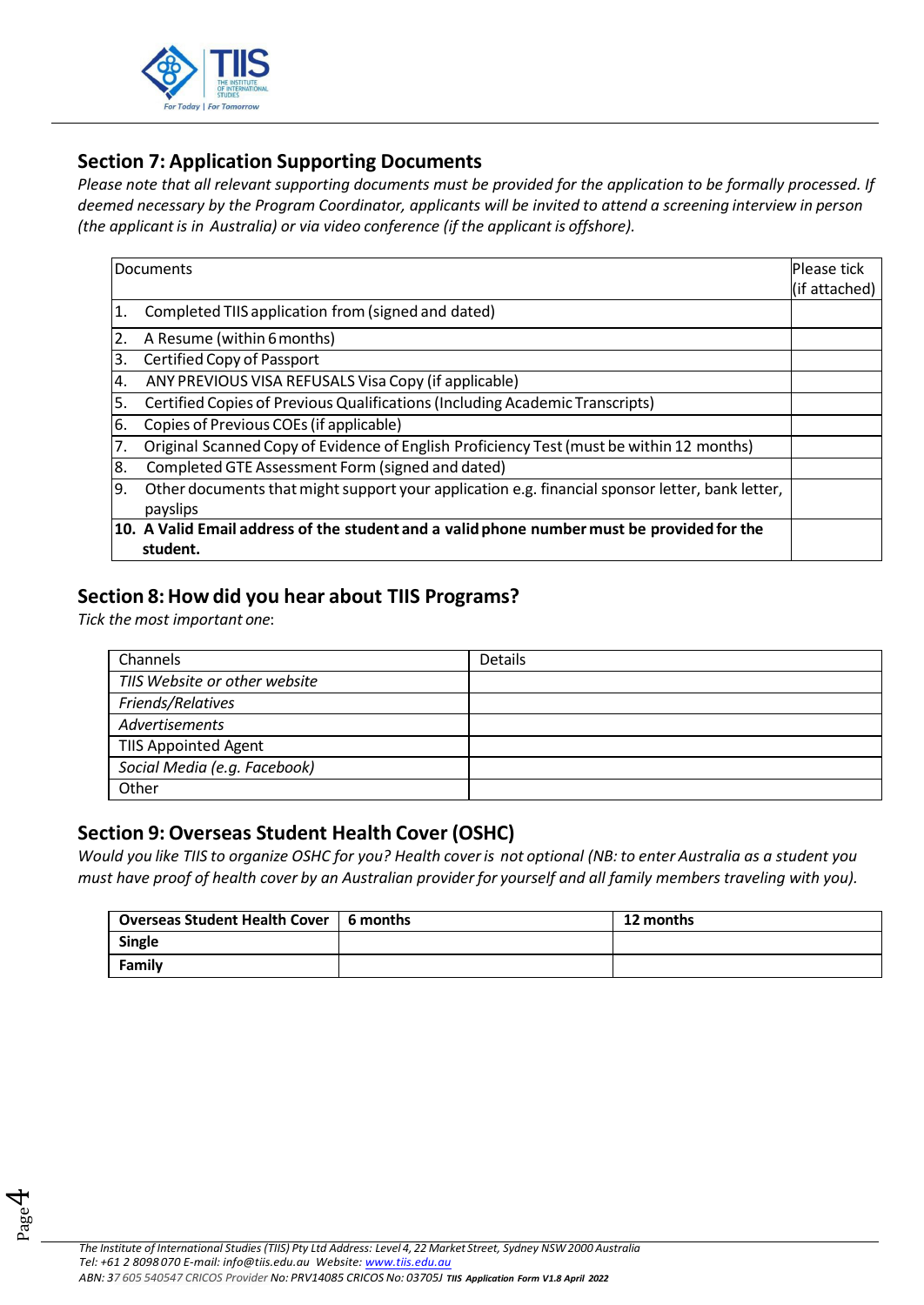

# **Section 10: Important Note to Applicant**

- 1. The application will not be processed unless all information and supporting documents are provided.
- 2. PLEASE PRINT CLEARLY Itis recommended that you submit your application at **least 12 weeks** before your intended Term start date. Late applications may be considered forthe next available intake. If in doubt, please check all program and proposed intake dates as available on TIIS website: [www.tiis.edu.au.](http://www.tiis.edu.au/)
- 3. The completed application form (together with the supporting documents) forms part of a contract between you, as applicant with TIIS.
- 4. Any incorrectinformation provided in the application may lead to a cancellation of this application, and/or void of any contract relationship between you and TIIS (if applicable). You, the applicant might not be able to reapply to TIIS.
- 5. Please note that TIIS MIGHT deliver the courses via online learning due to COVID pandemic.
- 6. Is there any other information that you would like TIIS to consider in processing your application? If yes, please provide the details below:

Page L∩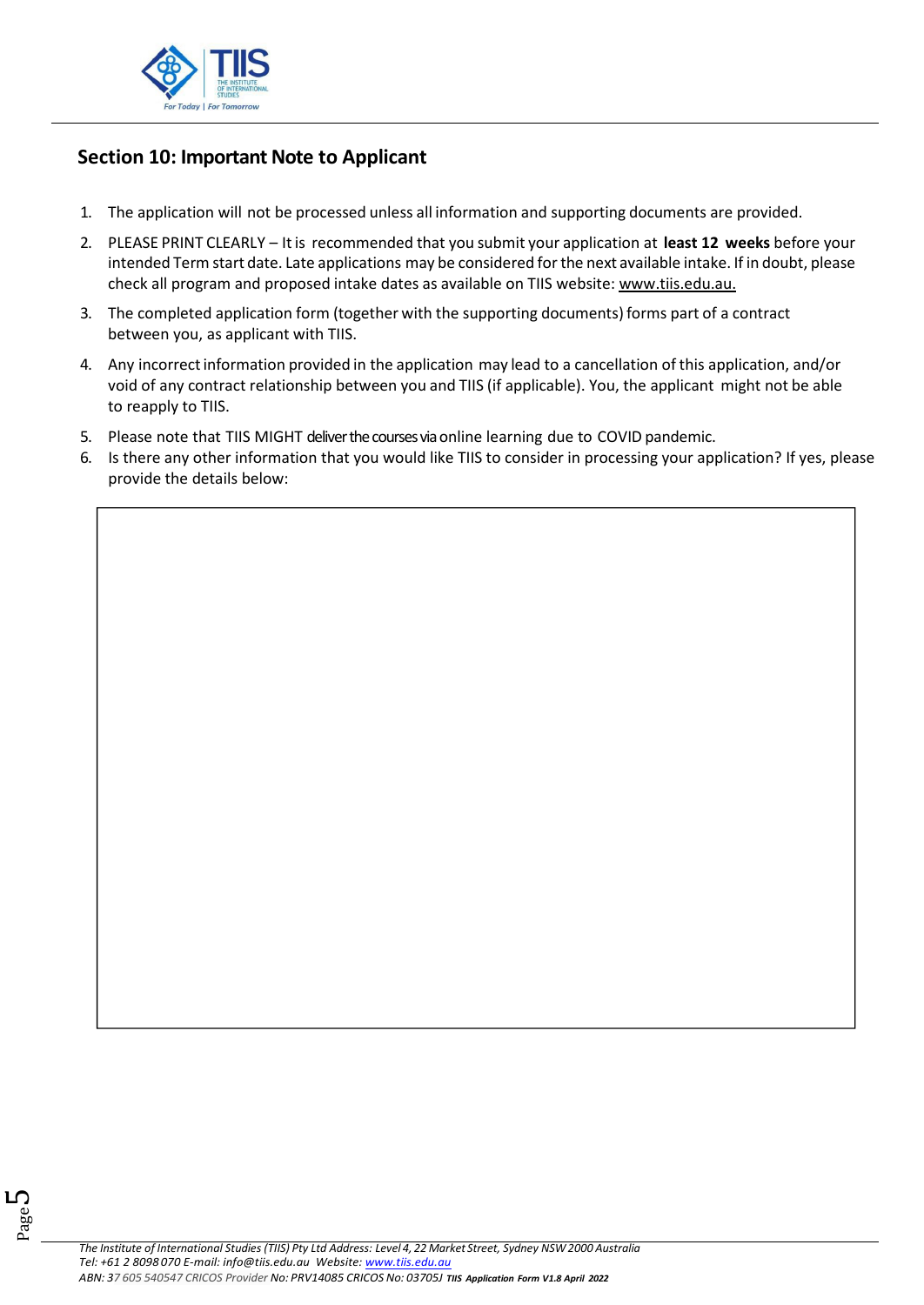

# **Section 11: Applicant's Declaration**

I declare that:

- I have read and understood the relevant course information brochure and other related information as available on TIIS website.
- I have met the entry requirements of the course(s) as stipulated in the course information brochure.
- The information supplied in this application is true and correct. I authorise TIIS to check and authenticate all the information provided in the application, including my previous academic records, English test results, employment references, etc.
- I have enough funds to meet allmy financial commitments including: the tuition feesto TIIS, and associated costs, while enrolled at TIIS, the required Overseas Student Health Cover during my stay in Australia as an international student, and my living costsincluding those of all accompanying dependents.
- I will keep a copy of this application and all supporting documents for my own records.

#### I am aware that:

- The Department of Home Affairs, Immigration and Citizenship will undertake assessment of visa application as a student to Australia.
- Any information supplied in this application may be provided to the Department of Home Affairs,theTertiary EducationQuality StandardsAuthority (TEQSA), and the Department of Education, Skills and Employment or other authorized government agencies.

I understand that:

- I will have to enrol in online study mode due to Covid border restrictions.
- I am responsible for the genuine nature of all information that I or my agent have provided on this application form and that of the supporting documents as part of this application.
- I must meet TIIS academic progression requirements throughout my enrolment at TIIS.
- If I am accepted into a TIIS course of studies, I will be obligated to notify TIIS of any change of contact details within 7 days from date of event.
- I must notify TIIS of any leave of absence from lectures ortutorials during my enrolment at TIIS.
- I must meet all the student visa conditions placed onto my visa, if granted. Failure to meet any student visa obligations might lead to cancellation of my enrolment at TIIS, and cancellation of my student visa inAustraliaby*Department of HomeAffairs.*

| Name of Applicant         | Date of Signature |  |
|---------------------------|-------------------|--|
| Signature of<br>Applicant |                   |  |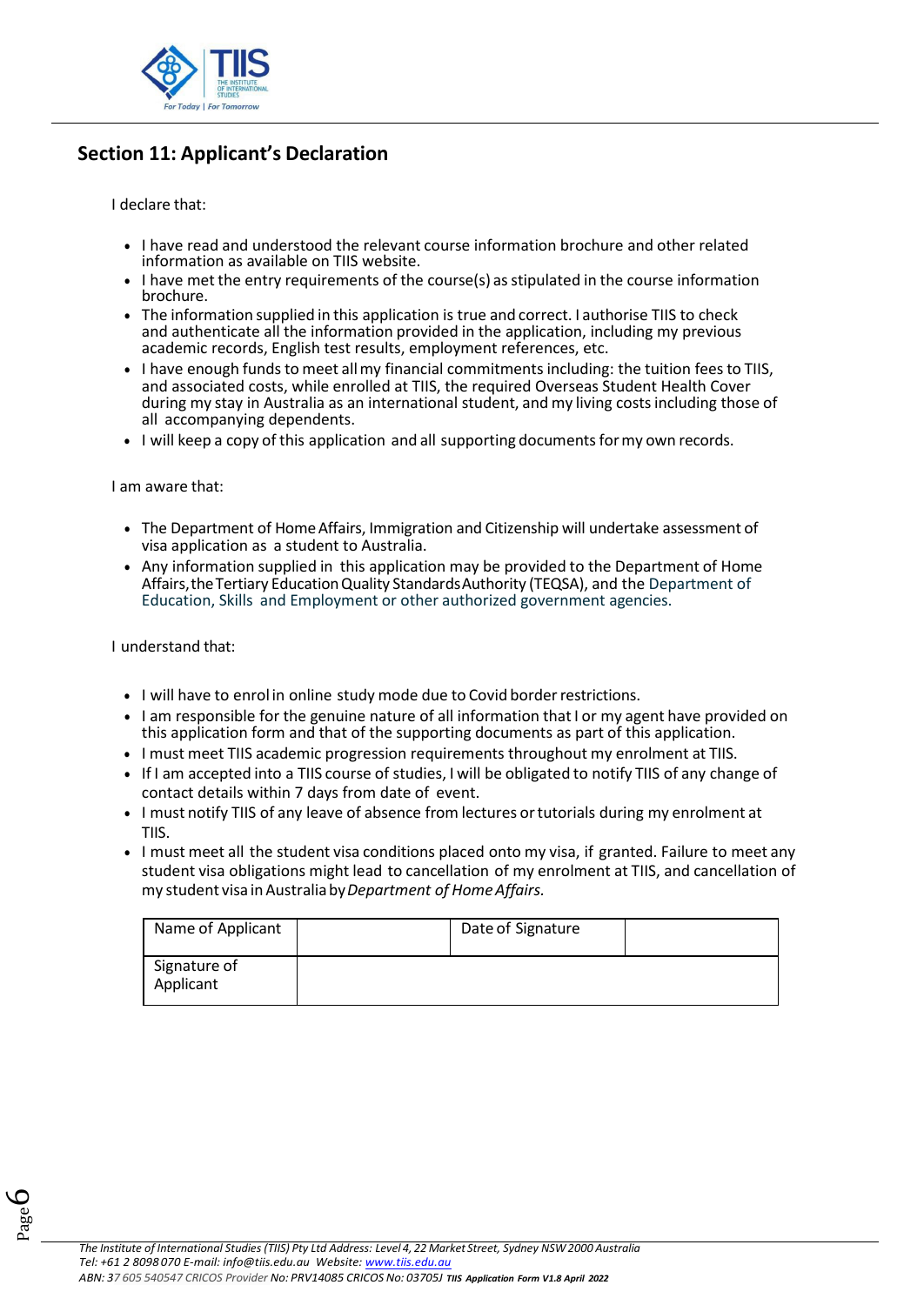

# **SECTION 12: Application Assessment Procedure**

# *TIIS aims at processing an application within 2 working daysfrom date of receipt of complete application.*

|                | Send your completed application form to:                                                                                                                       |  |  |  |  |  |
|----------------|----------------------------------------------------------------------------------------------------------------------------------------------------------------|--|--|--|--|--|
|                | Email: info@tiis.edu.au                                                                                                                                        |  |  |  |  |  |
| Step 1:        | Initial assessment of your application by Admission Officer                                                                                                    |  |  |  |  |  |
| 1a             | If the application is complete, the Admission Officer will refer the application to Step 2 to be                                                               |  |  |  |  |  |
|                | assessment by the Program Coordinator.                                                                                                                         |  |  |  |  |  |
| 1 <sub>b</sub> | If there are outstanding documents to be required, the Admission Officer will request you to                                                                   |  |  |  |  |  |
|                | provide the documents before referring the application to be assessed by the Program                                                                           |  |  |  |  |  |
|                | Coordinator.                                                                                                                                                   |  |  |  |  |  |
| Step 2:        | <b>Assessment by the Program Coordinator</b>                                                                                                                   |  |  |  |  |  |
| 2a             | The Program Coordinator will assess the application based on TIIS admission and selection policy.                                                              |  |  |  |  |  |
| 2 <sub>b</sub> | If the Program Coordinator determines that a GTE interview is required based on the information                                                                |  |  |  |  |  |
|                | provided in the application form. The program coordinator will organize a GTE interview with the                                                               |  |  |  |  |  |
|                | applicant to determine the genuine nature of this application.                                                                                                 |  |  |  |  |  |
| Step 3:        | <b>Decision of the Program Coordinator</b>                                                                                                                     |  |  |  |  |  |
| 3a             | If the Program Coordinator approves the application, the Program Coordinator will advise the<br>Admission Officer to Issue the Letter of Offer. Go to Step 4a. |  |  |  |  |  |
| 3 <sub>b</sub> | If the Program Coordinator rejects the application, the Program Coordinator will advise the                                                                    |  |  |  |  |  |
|                | Admission Officer to Issue the Letter of Rejection with reasons. Go to Step 4b.                                                                                |  |  |  |  |  |
| Step 4:        | <b>Notification of Decision</b>                                                                                                                                |  |  |  |  |  |
| 4a             | TIIS admission officer will send you a Letter of Offer. Go to Step 6.                                                                                          |  |  |  |  |  |
| 4b             | TIIS admission officer will send you a Letter of Rejection. (Your application will end here). There is                                                         |  |  |  |  |  |
|                | no right of appeal for the rejection of an application.                                                                                                        |  |  |  |  |  |
| 4c             | If the Program Coordinator determines that he cannot decide, the Program Coordinator<br>will refer the matter to the Academic Dean for further consideration.  |  |  |  |  |  |
| Step 5:        | <b>Review by Academic Dean</b>                                                                                                                                 |  |  |  |  |  |
| 5a             | TIIS Academic Dean determines that the application should be approved in accordance with                                                                       |  |  |  |  |  |
|                | special considerations as contained in TIIS Admission and Selection Policy, TIIS Academic Dean                                                                 |  |  |  |  |  |
|                | will advise the Program Coordinator and admission officer to Issue the Letter of Offer. Go to                                                                  |  |  |  |  |  |
|                | Step 4a.                                                                                                                                                       |  |  |  |  |  |
| 5b             | TIIS Academic Dean determines that the application should be approved in accordance with                                                                       |  |  |  |  |  |
|                | special considerations as contained in TIIS Admission and Selection Policy, TIIS Academic Dean                                                                 |  |  |  |  |  |
|                | will advise the Program Coordinator and admission officer to Letter of Rejection with reasons. Go<br>to Step 4b. (Your application will end here).             |  |  |  |  |  |
| Step 6:        | <b>Finalization of Enrolment</b>                                                                                                                               |  |  |  |  |  |
| 6a             | Upon receipt of Letter of Offer, you will be required to sign and return the Letter of Offer                                                                   |  |  |  |  |  |
|                | (signed) back to TIIS.                                                                                                                                         |  |  |  |  |  |
| 6b             | Payment of Tuition Fee, you will be required to make the first instalment of tuition fee as noted                                                              |  |  |  |  |  |
|                | in the Letter of Offer and provide the receipt back to TIIS.                                                                                                   |  |  |  |  |  |
| 6c             | Request of COE: Upon receipt of payment, TIIS will organize the COE to be issued to you for visa                                                               |  |  |  |  |  |
|                | lodgement purposes.                                                                                                                                            |  |  |  |  |  |
| 6d             | Notification of Visa Application Status to TIIS                                                                                                                |  |  |  |  |  |
|                | You will be required to notify TIIS of your visa application status.                                                                                           |  |  |  |  |  |
|                | You must lodge a deferral request if your visa application has not been granted in time<br>٠                                                                   |  |  |  |  |  |
|                | for the proposed commencement date or other reasons outside of your control<br>according to TIIS Deferral Policy.                                              |  |  |  |  |  |
|                | You must notify TIIS if your visa has been rejected so that TIIS can initiate cancellation of                                                                  |  |  |  |  |  |
|                | $\bullet$<br>your enrolment and COE.                                                                                                                           |  |  |  |  |  |
|                | You may wish to lodge your visa application again, please notify TIIS for a new COE to be                                                                      |  |  |  |  |  |
|                | issued to you. You must lodge a refund application in accordance with TIIS refund policy.                                                                      |  |  |  |  |  |

Page  $\blacktriangledown$